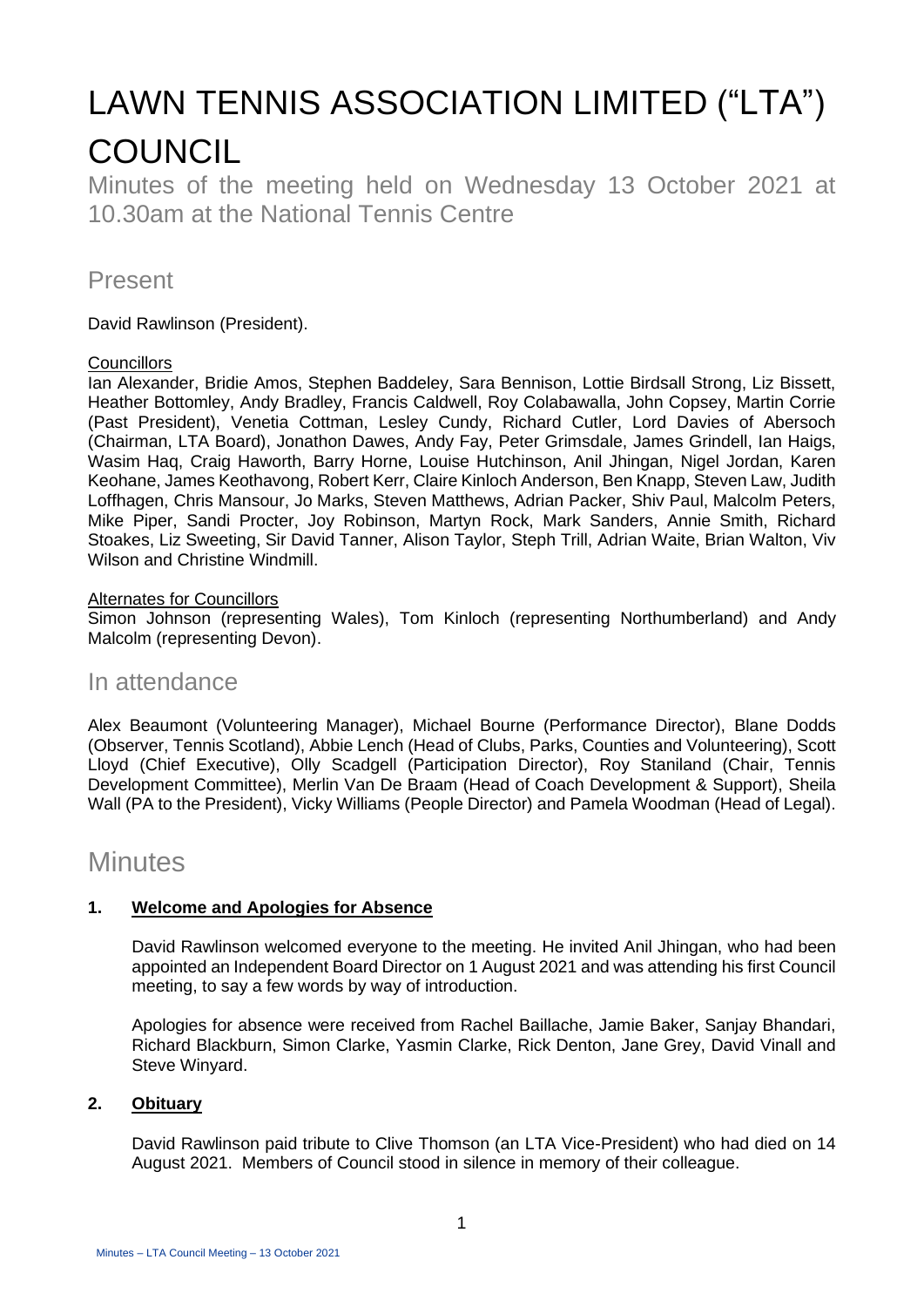#### **3. Declarations of Interest**

Councillors were asked to declare an interest as appropriate when a relevant item was discussed.

#### **4. Minutes of Meeting held on Thursday 27 May 2021**

The minutes of the meeting held on Thursday 27 May 2021 were agreed as a correct record.

#### **5. Matters Arising**

There were no matters arising not covered on the agenda.

#### **6. President's Report**

The President's Report included in the Council papers was taken as read.

David Rawlinson referenced a number of topics, namely British successes at the US Open, the forthcoming Davis Cup Finals, the Billie Jean King Cup Finals (at which GB's next opponents for the February 2022 tie will be determined) and the Government's financial support for the LTA Parks Strategy. He confirmed that Naomi Cavaday will interview Yasmin Clarke for the next "Audience with" Zoom on Wednesday 27 October 2021. Finally, he advised that Counties will be updated shortly in respect of the future of Patrons Schemes.

#### **7. LTA Chairman's Report**

The Chairman's report included in the Council papers was taken as read.

Lord Davies said how proud he is to be Chairman of the LTA Board. He outlined what he had experienced and witnessed during his first three years in office and referenced his desire to continue to work with Council in the years ahead.

#### **8. LTA Chief Executive's Update**

The Chief Executive's business update (together with the latest Business Dashboard) included in the Council papers was taken as read.

Scott Lloyd expanded on a number of items from his business update: technology (and the imminent provision of a new and flexible platform to replace Siebel, being the third and final phase of the technology platform transformation since the launch of the 5 Year Plan in 2019); the new approach to venue registration (to help us engage with a larger network of venues including Local Authority venues and schools); the foundations having been put in place to ensure we capitilise on the opportunities presented by our US Open and future successes; LTA Youth (for which Emma Raducanu is an Ambassador); the LTA Parks Strategy (and the transformational opportunity the recently-announced Government funding of £22m presented).

A number of points were raised for consideration by the Chief Executive including: a request that a redacted version of the CEO's business update be provided for sharing with management committees; the importance of continuing to invest in indoor tennis/CITCs; the need to put the right programmes and operating models in place to ensure the investment in parks tennis is sustainable.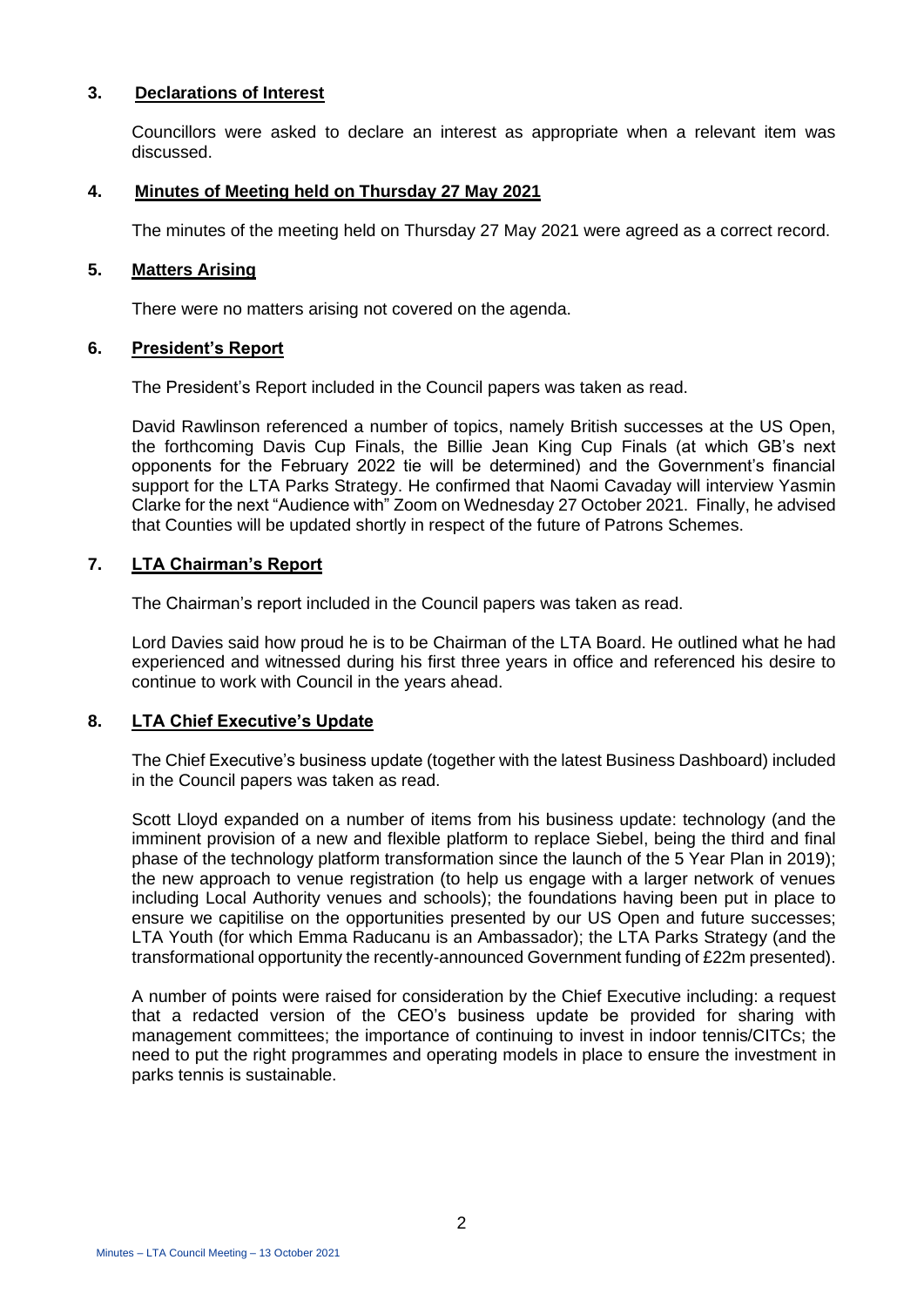#### **9. Tennis Development Committee ("TDC") Update**

#### 9.1 **TDC Workstreams Overview**

The comprehensive update on the activities of the TDC and its workstreams included in the Council papers was noted.

Roy Staniland said that all the workstreams are working well and provided a brief update on the Padel and Safeguarding workstreams.

Lesley Cundy gave an update on the Competition workstream. She thanked Julie Piper for facilitating a successful Summer County Cup event despite a number of challenges and confirmed that the opinion of County Captains will be sought shortly on the third set tie-break trialled this year. Dates for the 14U and 9U events next year are being reviewed and an 8U event will be trialled in 2022 in which County participation is optional.

Sandi Procter provided an update on the Volunteer Engagement workstream and the Communications group. She encouraged Councillors to promote the 2022 National Awards, noting the new timelines and the process for certificates. She also encouraged Councillors to get involved with the volunteer Facebook community and consider inviting one of its champions to present at a venue forum. She said that the Tennis Leaders programme had been refreshed and the coach and tutor notebook updated and it was planned to promote the programme fully in spring 2022. She asked Councillors to ensure they used the County Communications Hub ("CCH") and to encourage their County colleagues to do so; County colleagues can also opt to receive CCH alerts direct. She concluded by encouraging Councillors to familiarise themselves with First Serve (the new LTA Intranet) on which all Council papers pre-meeting will sit in a secure Councillor area. Following the Council meeting, Council papers which can be shared with management committees will be posted on the CCH.

#### 9.2 **Ongoing Governance Related Projects**

Abbie Lench and Pamela Woodman gave a presentation providing answers to questions raised by Councillors after watching the pre-recorded webinar on the County Governance Review and Project Themis. A number of additional questions were raised and answered at the meeting and it was agreed that a summary of these should be made available as soon as possible; the summary and the presentation made to Council could be helpful for education purposes at the forthcoming Regional Forums.

#### **10. LTA Learn Workshop**

Vicky Williams and Alex Beaumont facilitated a workshop providing an overview of the LTA Learn resource and demonstrating how access to the comprehensive range of e-learning courses can benefit Councillors. Sandi Procter challenged Councillors to complete at least the "Open Your Doors" and "Equality Matters" modules by 30 November 2021.

#### **11. Council Updates**

#### 11.1 **Performance**

Michael Bourne said that the Performance Strategy and future success measures are well defined so that, moving forwards, the focus of the Performance team will be on ensuring the programmes within the Player Pathway are delivering player development with excellence, measured against global standards. He said that 2021 has delivered a range of successes on court across Wheelchair, Men's, Women's and Juniors but much more is still required to ensure the Player Pathways have the depth of player progression required to achieve our objectives.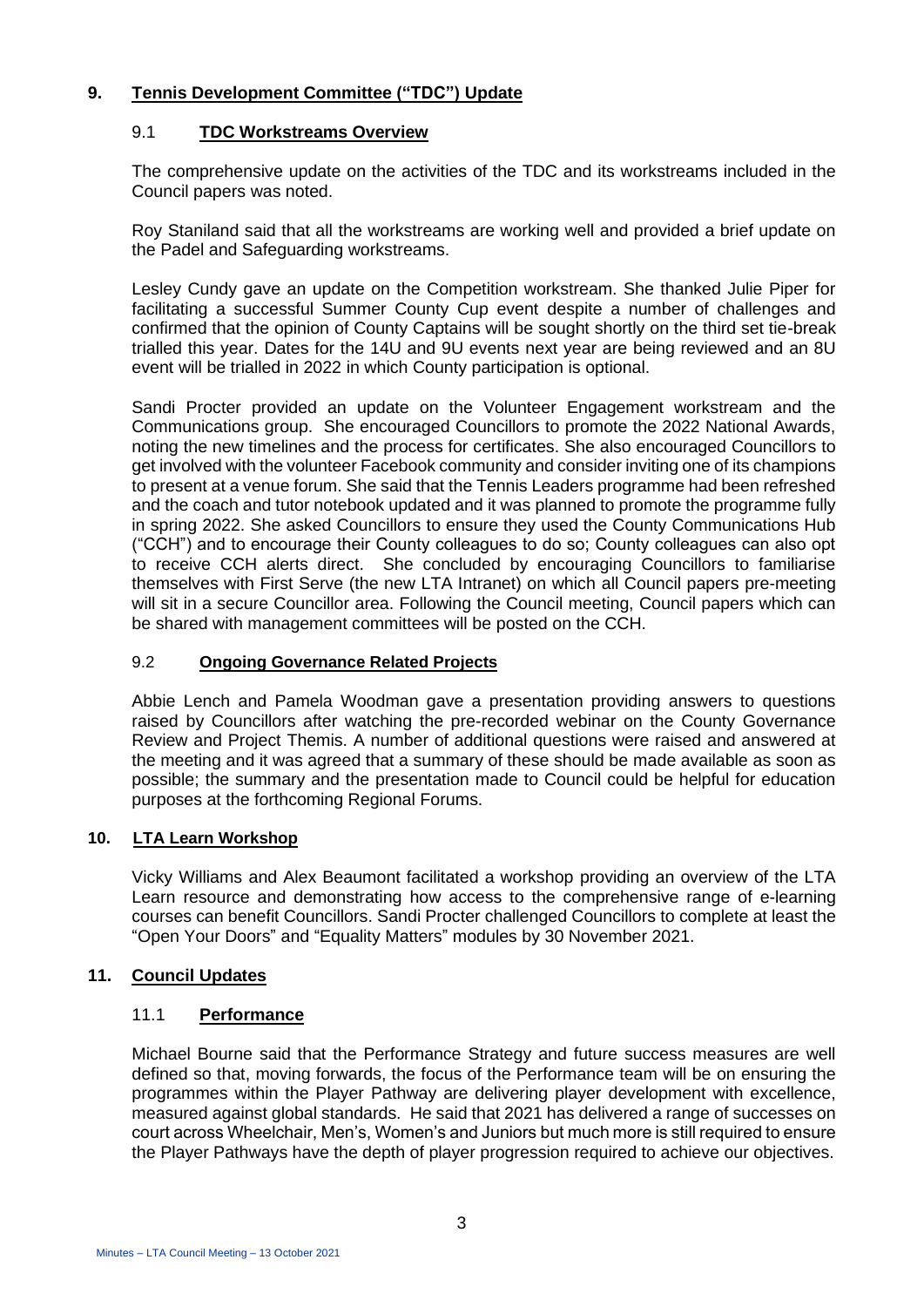The Regional Performance (10U) stage of the Player Pathway has been through a period of transition but the key programmes/initiatives in that stage are now well defined and the focus in 2022 will be to activate and support/deliver these programmes with excellence.

In answer to questions from Councillors, Michael Bourne said:

- the National Academies aimed to deliver a world class coaching experience for 14-18 year olds; progress is being made albeit we are in the early stages of the process;
- we are committed to deliver regional training and it will be vital to secure the right level of support to deliver this in partnership with the Counties.

#### 11.2 **2022 Competition Calendar**

Olly Scadgell gave a presentation on the 2022 Competition Calendar project, the objective for which is to review and develop the optimum adult and junior, national and international, calendar ensuring that it best supports players at each age and stage of the Performance Pathway. The new look calendar will launch in 2022 and will see a doubling of ITF World Tennis Tour (international ranking point) tournaments, as well as a doubling of junior ITF and Tennis Europe 14U and 12U events, all supported by an enhanced national level adult and junior provision.

In answer to questions from Councillors, Olly Scadgell said:

- the proposed international adult calendar is focussed on ITF WTT \$25k events (as opposed to entry level \$15k events) to ensure more international ranking points and prize money are on offer;
- the date on which the calendar will be announced is yet to be confirmed but the communications element of the project is a priority;
- whilst 2022 is year 1 of the enhanced calendar, it will be reviewed continually and built upon as necessary to ensure it remains fit for purpose and meets the needs of the player base.

#### 11.3 **Participation**

Olly Scadgell gave an update on the participation trends for adult once a year and once a month players and for children. Getting a true picture of participation is very difficult as there are a number of Covid affected months within the metrics (given the current methodology compares the last 12 months with the previous 12 months so a 24-month impact) but there are some positive signs in the underlying trend data. We will continue to review the most appropriate way to measure participation as we move into 2022.

LTA Youth had launched in March this year and the LTA Youth primary school programme now has over 11,500 registered teachers from 7,500 schools with nearly 5,000 teachers already trained. The LTA Youth secondary school programme launched last month.

The World Tennis Number is expected to go live during the week commencing 18 October 2021, although it will not be used for tournament entry until early 2022. More information is available on the CCH.

The August County Dashboards are now viewable on the CCH and Councillors are encouraged to speak with their Head of Region if they want to go through them in detail.

In answer to questions from Councillors, Olly Scadgell said:

any comments on the County Dashboards should be fed back through the Regions; the dashboards will be reset in 2022 once there is greater clarity of the core activity to be undertaken by County and Island Associations;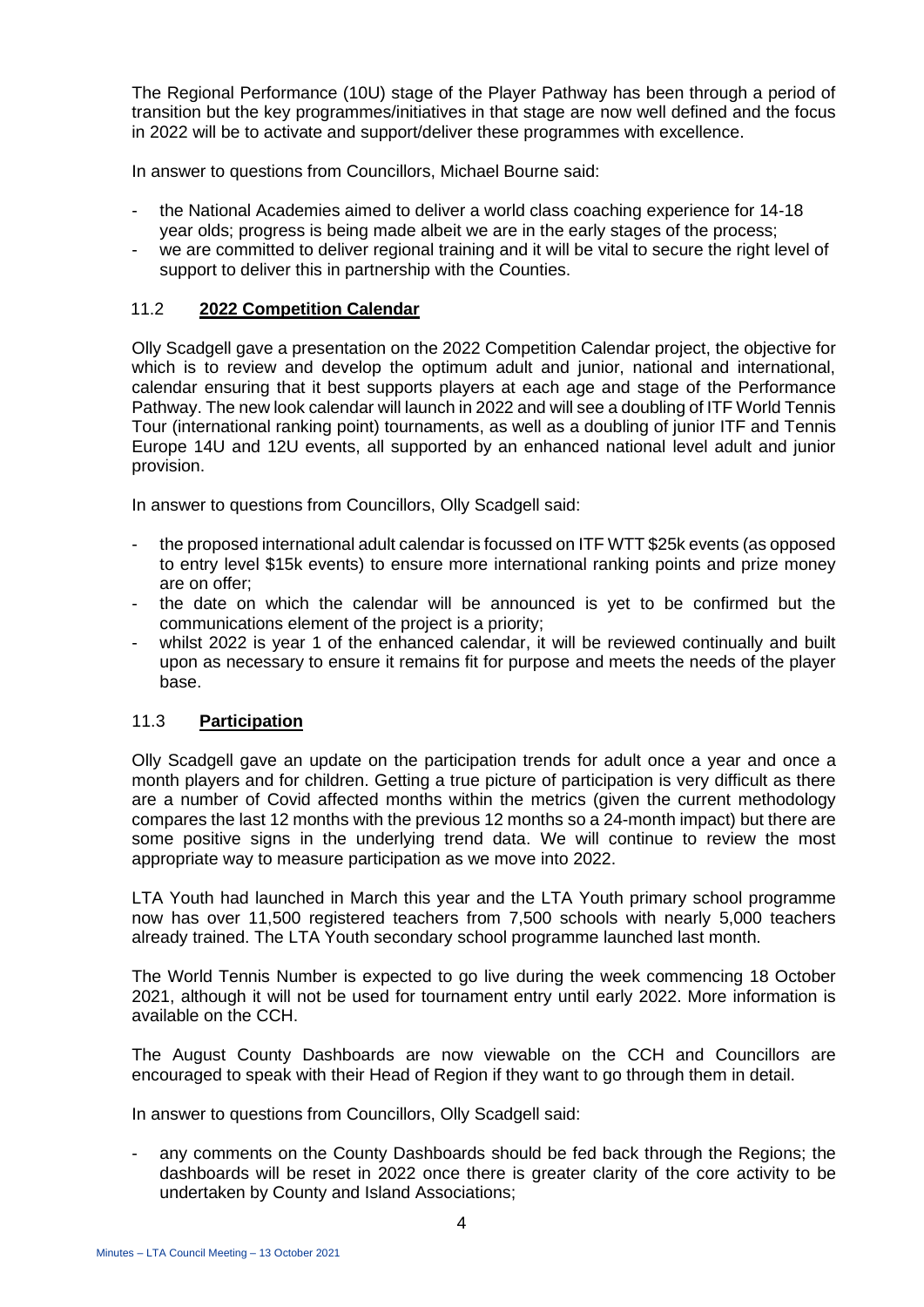- any school signing up to LTA Youth becomes a registered venue and will receive a package of benefits, although they will not automatically be entitled to Wimbledon tickets;
- he will look into the data in respect of the breakdown between equipment and coaching in primary school voucher redemptions at a national level;
- approximately 175 schools had signed up to the LTA Youth secondary school programme since its September launch.

#### 11.4 **Coach Development Strategy**

Merlin Van De Braam provided a comprehensive update on the Coach Development Strategy. He said that significant changes are being rolled out in 2021 in Coach Education, including centralised video-based coach assessments, enhanced qualifications developed to support the roles in the tennis industry and more flexible CPD and relevant communications. The strategy will be launched formally in late October/early November this year.

A number of questions were raised including what could be done to ensure that a coach does not coach beyond their competency. Whilst coach accreditation and the "find a coach" function on the website can go some way in alleviating this problem for customers, it is recognised that the main responsibility for resolving the issue lies with venues.

#### **12. Corporate Governance**

#### 12.1 **Independent Councillors**

Sanjay Bhandari and Anil Jhingan (the two new Independent Board Directors) were approved as Independent Councillors.

#### 12.2 **LTA Chairman**

Approval was given to a further three-year term for Lord Mervyn Davies as Chairman of the LTA Board.

#### **13. Subscription Fees**

The proposed subscription fee for members (of the LTA) of £200 a year was approved for the year commencing 1 October 2021. The following "court" fees for associates were approved for the year commencing 1 October 2021:

- the "court fee" for clubs (including padel) remains at £120 per court, with a discount of £60 per court for grass courts and blaes courts, such that a 50% reduction for grass courts and blaes courts is maintained, and subject to a maximum cap of £1,440;
- the "court fee" for local authorities (which do generate income) and community operators is charged at £60 per court, and subject to a maximum of £720. For local authority sites which do not generate any income and for all educational establishments (schools, colleges and universities), the "court fee" is set at zero;
- the "court fee" for community indoor tennis centres and commercial operators is charged at £100 per court, with a discount to £50 per court for grass courts and blaes courts, and subject to a maximum of £1,200.